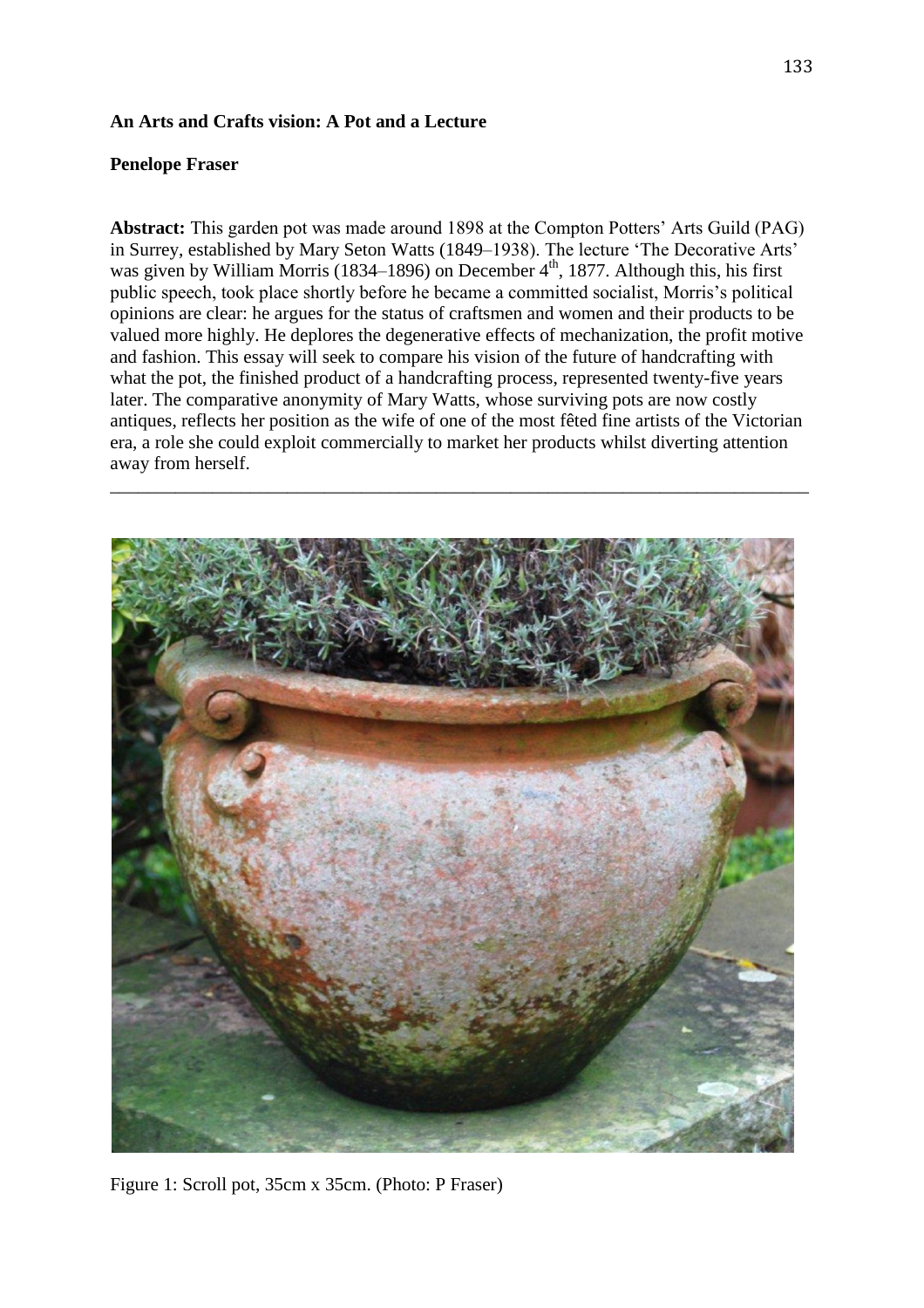Mary Fraser-Tytler married George Frederick Watts RA (1817-1904) in 1886 and four years later they built a country home near Guildford as a winter escape from the polluted air of London, where they lived in the artists' colony of Holland Park. Near their property 'Limnerslease' at Compton, where Mary Watts established the pottery, there was a usable source of gault clay. Her design for the pot is plain, the simple, lipped bowl shape with integral handles reminiscent of classical pots from the Mediterranean from earliest times. The technique for making this pot is ancient: clay was dug up, placed in a settling tank and water added to remove impurities. After a few days it was transferred to a horse-driven pug mill, a pit in which a central shaft of blades mixed it to obtain a homogeneous consistency. After kneading to eliminate air bubbles it was ready for modelling. Large pots were either formed in a mould or thrown. A wood fired bottle kiln, built with the help of family friend and commercial potter William De Morgan, was used for firing the pots once they had been stamped with the logo of the Guild, a 5 cm wide wheel mark with the inscription from the Book of Ezekiel chapter 1, verse 16: "This work was as it were a wheel within a wheel". This is a reference to the wheel of labour and its eternal round, reflecting Mary Watts's personal Christian belief. There is no comparable explicit linking of faith to craft in Morris's work.

Morris wrote the script for his first public lecture 'in a beautiful hand with only an occasional abbreviation or correction' between November  $24<sup>th</sup>$  and December  $2<sup>nd</sup>$ , 1877.<sup>1</sup> In order to gauge the acoustics of the Co-operative Hall in Castle Street near Oxford Street he visited it with his colleague George Wardle and read out extracts from Robinson Crusoe. The audience was a gathering of members of the Trades Guild of Learning. His business Morris and Company was well established in London and 1877 was also the year he took the lease on a retail premises at 264, Oxford Street selling fabric, wallpaper, carpets, furniture and ceramics for the domestic interior. Earlier in the year Morris had been elected to the Council of the Guild, founded to broaden the education of skilled tradesmen and apprentices. He therefore spoke with authority in the field as a practicing craftsman and member of the Guild. The title of this lecture was originally 'The Decorative Arts', published on December 8<sup>th</sup> in *The Architect*. The following year it was published as one of a series of five he gave on domestic decoration and its title changed to 'The Lesser Arts', ironically reflecting the conventional academic superiority of fine arts, a relationship he identified early in this lecture as undesirable.

Morris wanted to raise the status of decorative art. From the outset he struck a positive note and spoke with optimism of the future. He also saw far-reaching implications in his theme, since present circumstances – 'change and stir about us' – will lead to 'the bettering of all mankind'.<sup>2</sup> He defined the lesser arts as 'the crafts of house-building, painting, joinery and carpentry, smiths' work, pottery and glass-making, weaving and many others'. 3 For Morris these crafts were fundamental to humanity and studying their history was essential:

those wonders of intricate patterns interwoven, those strange forms invented, which men have so long delighted in...<sup>4</sup> and '...no man... can sit down today and draw...the form of an ordinary vessel...that will be other than a development or a degradation of forms used hundreds of years ago.<sup>5</sup>

Both Morris and Mary Watts had become experts in their crafts through practice and study. Mary trained formally in clay-modelling under Aimé Jules Dalou (1838-1902) at the

 $\overline{\phantom{a}}$ 

4 Ibid., p. 58.

<sup>1</sup> E.P.Thompson, *William Morris, Romantic to Revolutionary,* (London: Merlin Press, 1996) p 252.

<sup>2</sup> William Morris, The Lesser Arts, in *Useful Work versus Useless Toil,* (London: Penguin 2008) p56.

 $3$  Ibid., p. 57.

<sup>5</sup> Ibid., p. 61.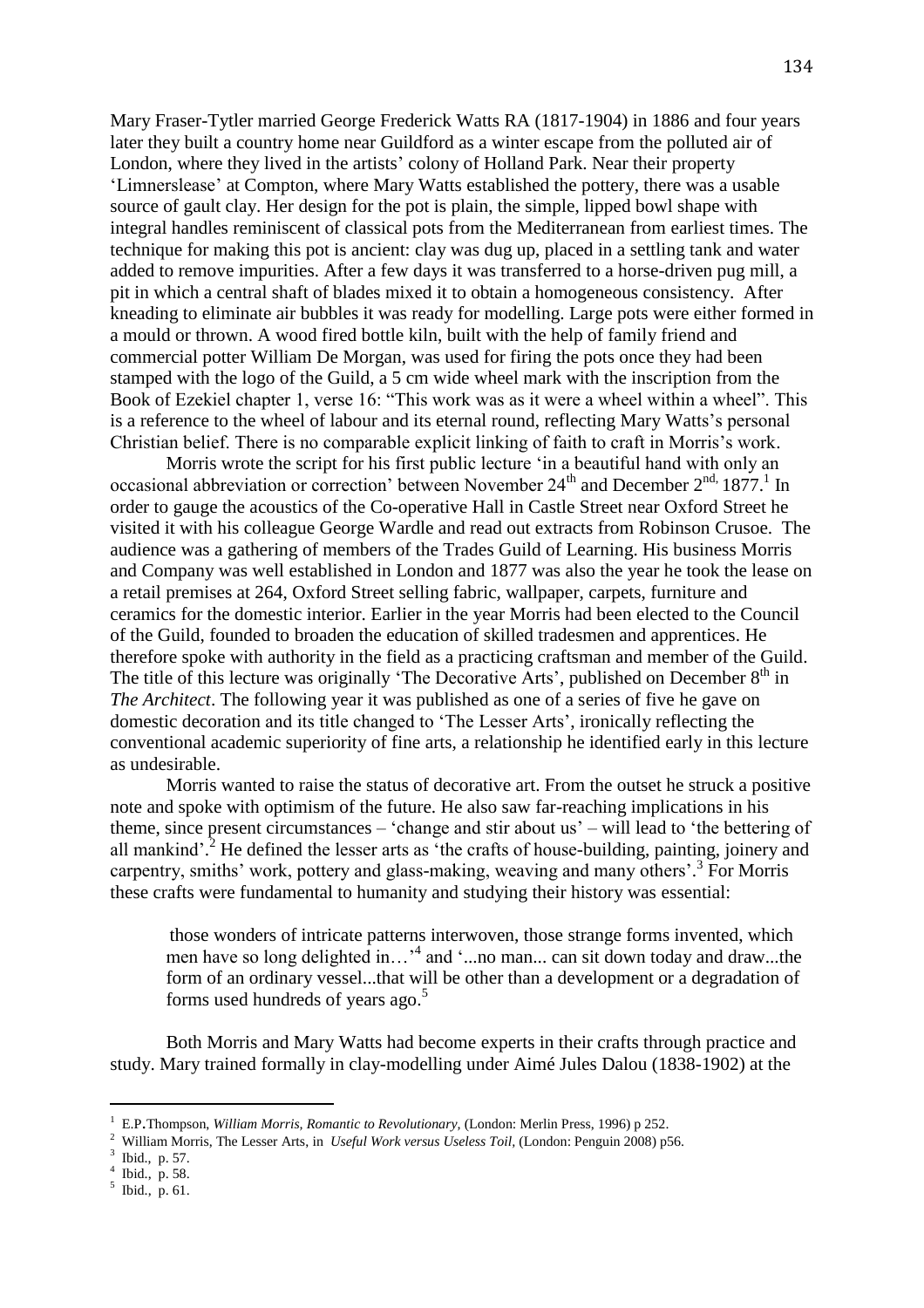Slade School (1872) and at the South Kensington Schools (1870-72). She originally wanted to be a painter but gave that up after marriage in deference to her husband, the most famous portraitist in England. Morris (whose portrait was painted by Watts in 1871) was largely selftaught in a wide range of crafts including tapestry, book-binding, printing and stained glass. He, and later Mary, visited the London museums to study the history of design. Mary travelled throughout the Mediterranean on her extended honeymoon (1886-87), visiting Athens, Messina, Constantinople and Egypt. She sketched designs constantly during her 'Grand Tour'. In the previous century large quantities of sculptured ornament had been brought back by English tourists as fashionable souvenirs. The 'antique' urns and vases could be genuine or reproductions even then. Italian manufacturers of expensive terracotta were exporting garden wares to England until the early 1900s when potteries such as Compton provided competition in quantity and quality – our native clay was more likely to withstand British winters.

Morris emphasised that the artisan must find satisfaction in his work. 'To give people pleasure in the things they must perforce use, that is one great office of decoration; to give people pleasure in the things they must perforce make, that is the other use of it.<sup>56</sup> Personal involvement with the arts is fundamental to human happiness: 'they (the arts) are the sweeteners of human labour, both to the handicraftsman, whose life is spent in working in them, and to people in general...they make our toil happy, our rest fruitful.<sup>7</sup> Mary Watts and her husband were supporters of the Home Arts and Industries Association, which aimed to give practical, free instruction in a wide range of crafts to the working classes in order to encourage a love of the work for its own sake and an appreciation of art. It was dependent on the involvement of educated, leisured women like Mary to run the classes. Launched in 1885 its aim was to do exactly what Morris wanted – to revive the dying art of handicrafts. Where possible this should draw out natural talent and lead to professional standards of work and gainful employment. In establishing her pottery, Mary had brought together a small workforce of around twelve young local men and set up a guild to train them in clay modeling. Four trained potters worked under her with the trainees. She was as concerned for the workers' 'fruitful' rest as for their working lives, building a hostel for them in the grounds with a housekeeper and a recreation room.<sup>8</sup>

Profit and fashion are features of the modern commercial environment which Morris castigated repeatedly during this lecture. Intelligent popular art could not be born of the desire to satisfy fashion and have commercial success, a subject close to the reality of life for Morris, whose businesses did both. Yet he distanced himself from such motives: 'People say to me often enough: If you want to make your art succeed and flourish, you must make it the fashion: a phrase which I confess annoys me' and later refers disparagingly to the motives of those engaged in making such goods: 'who spend their time in pushing fashion this way and that for their own advantage.<sup>9</sup> Mary had her reservations with regard to profit but not where the latest marketing opportunities were to be found. She was not motivated by profit because she did not need to be – her husband had sold portraits to fund the setting up of her business when she had started terracotta classes in Compton.<sup>10</sup> She sold pots directly from the pottery, by mail order and through Liberty's department store on Regent's Street. Writing to James Nichol, a Scottish potter she hoped would come and work for her, she stated: 'I believe that if rightly worked, terra cota (*sic*), used as we use it, will have a good market'. 11

 $\overline{\phantom{a}}$ 

<sup>6</sup> Morris, *The Lesser Arts*, p 58.

<sup>7</sup> *Ibid* p 63

<sup>8</sup> Mark Bills, *An Artists' Village,* (London: Philip Wilson Ltd, 2011), p 105.

<sup>9</sup> Morris, *The Lesser Arts*, p 69.

<sup>&</sup>lt;sup>10</sup> From 1895 Mary Watts was training locals to make terracotta panels to decorate the local cemetery chapel.

 $11$  Letter to Nichol, Dec  $11<sup>th</sup>$  1900.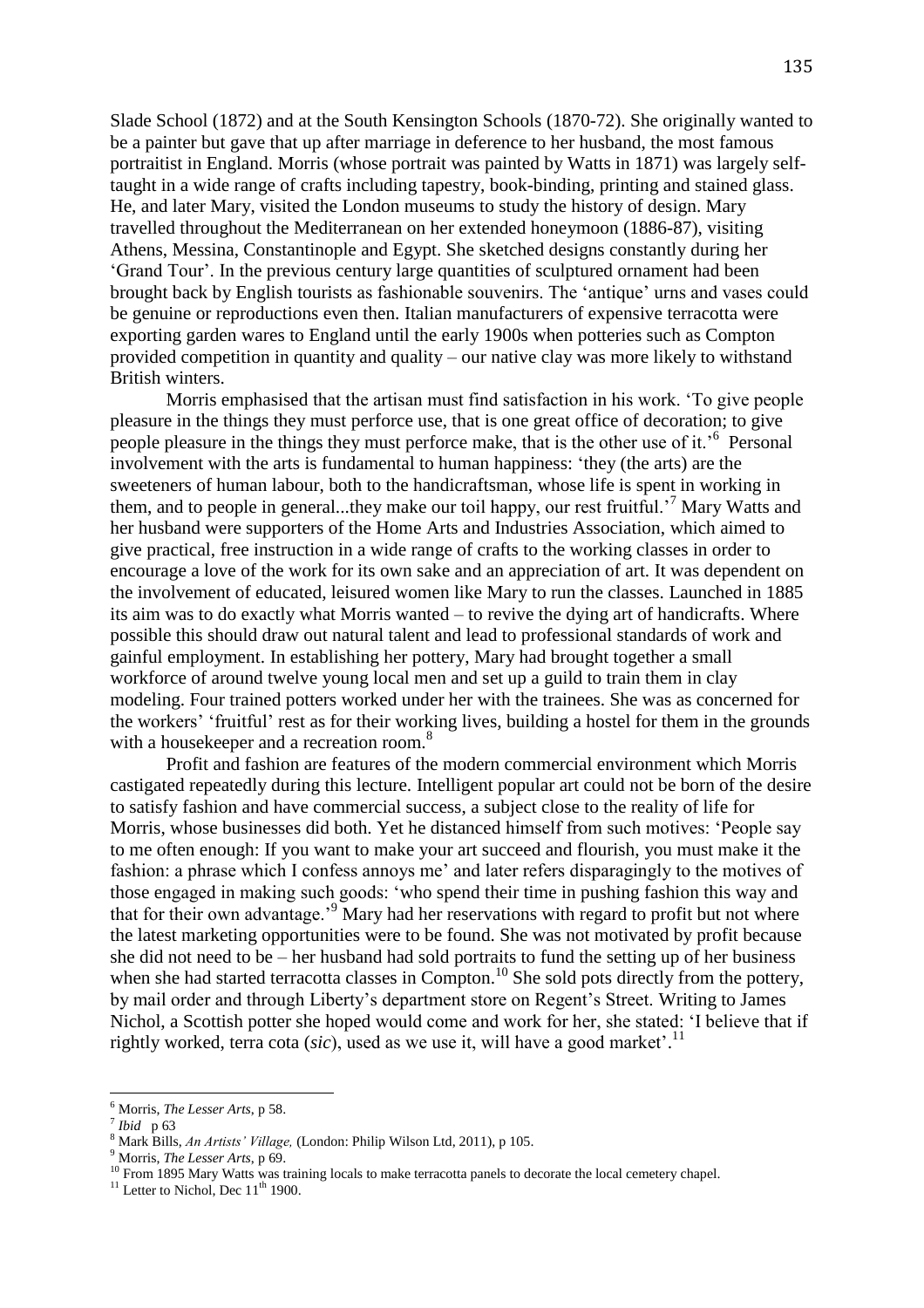Later that month she wrote again to Nichol:

Mr Watts wishes to encourage the industry and is prepared to spend all that is necessary for its true development – not that I wish it to be a charitable gift from him, but money laid out, not hoping at first for any return, or ever for anything but a small percentage – desiring to see and to have the pleasure of knowing that a beautiful work is being created about him. $^{12}$ 

Her motives were both commercially pragmatic yet virtuous in Morris's terms with regard to profits. Marketing was vital to the success of her undertaking. She chose to make a wide range of garden ornaments because gardening was popular, especially with women, and the locally available terracotta was perfectly suited to this, 'there is a big opening for our work. In the present fashion for gardening and garden decoration I believe we have a good assurance that we can keep the work from being given chiefly to Italians'.<sup>13</sup>

Morris protests somewhat ingenuously about marketing, since his firm was effective in promoting their goods at many international exhibitions in London and in the USA as well as taking advertising space in the press. At Compton, Mary's classical designs were produced alongside others inspired by natural, native forms decorated with the Tudor rose, apples, poppies and Celtic knots and symbols to broaden their appeal. The foremost garden designer of the period, Gertrude Jekyll, gave Compton many commissions. She also designed a pot for general production, 'the Jekyll pot'. This was a marketing coup. At Jekyll's suggestion, miniature versions of Compton pots were produced to decorate the garden of the dolls house Lutyens was making for Queen Mary in 1921. The PAG products also won prizes at the Chelsea Flower Show and from the Royal Botanical Society. Ironically Clough Ellis commissioned pieces for his Italianate village at Portmeirion. The pot therefore also corresponds to Morris's requirement that any object claiming to be a work of art must also be useful. Morris puts utility on a par with artistic merit in the course of this lecture: 'nothing can be a work of art which is not useful.<sup>14</sup> The pot is a utilitarian object yet could be used as pure ornament, as a feature in its own right in formal gardens, as a focal point in a vista or filled with plants.

Morris linked the lesser arts to the importance of the artisan throughout this lecture. The degenerative effects of mechanization on quality could only be countered by people in the field. First must come the acceptance of responsibility to act. 'it is not by accident that an idea comes into the heads of a few; rather they are pushed on, and forced to speak or act by something stirring in the heart of the world'.<sup>15</sup> This is exactly what Morris is doing by speaking out and by attempting, in his own manufacturing practices, to be true to a moral framework he was beginning to formulate for the welfare of the workers in a craft enterprise. Mary Watts did not publish her thoughts on such matters but welcomed press attention and journalists were quick to foreground the philanthropic aspects of her pottery.<sup>16</sup> Compton Pottery catalogues printed around the turn of the century contain brief explanations of the aims and standards of their work which are as close as Mary Watts ever came to theorizing about her undertaking.

 $\overline{\phantom{a}}$ 

<sup>&</sup>lt;sup>12</sup> Letter to Nichol, Dec 17<sup>th</sup> 1900.

<sup>13</sup> Ibid*.*

<sup>14</sup> Morris, *The Lesser Arts,* p 82.

<sup>15</sup> Ibid, p 68.

<sup>&</sup>lt;sup>16</sup> See Erskine for a typical example : 'A great deal has been written lately concerning the depopulation of the country and the migration of the labouring classes to London, where, often from mere superfluity of numbers, they drift into the ranks of the unemployed…..It was from a perception of this need that the present industry arose – an industry which, to give an interest and employment tho' the neighbourhood, has developed step by step into its present healthy proportions and bids fair to become one of the most successful and artistic enterprises of the sort in this country.'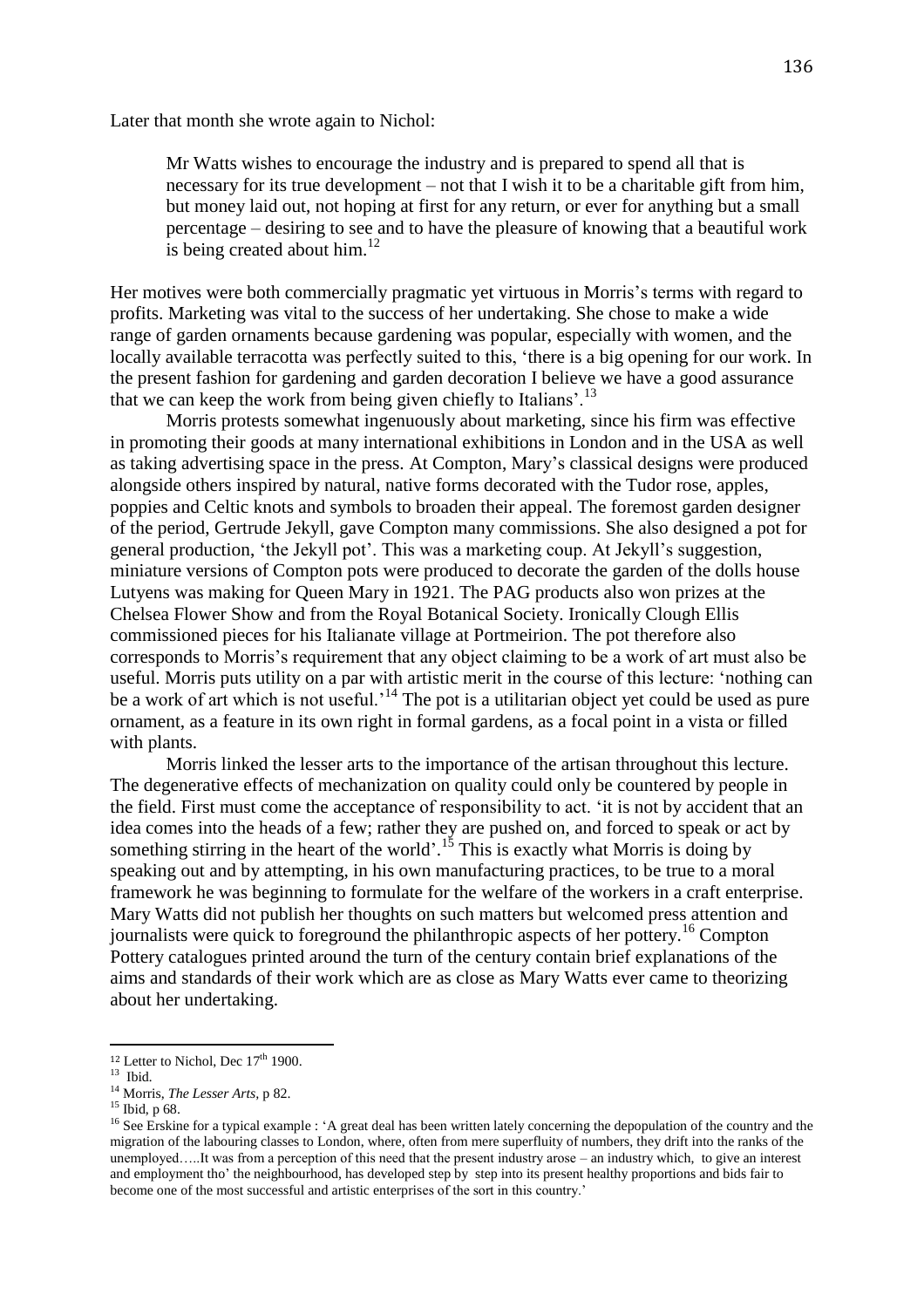The introductory page states:

the guild.... having for its object the development of ARTIST CRAFTSMEN under exceptionally favourable circumstances who would in the end be capable of using to the best purpose the very noble material provided by British Clays.

The catalogues also drew the attention of the prospective customer to the hand crafting of the pots and the fact that art is being created here based on true principles of beauty:

In the Potters' Arts Guild the WORKERS desire to keep before them the knowledge that a great NATIONAL ART flourishes upon the root of a fine NATIONAL CRAFTSMANSHIP, and greatly desire that while they are endeavouring to supply such things as are commonly required by the public, their work should be marked by a distinction of manner, and should make evident the knowledge of true principles of beauty.

Another booklet mentions the appeal of these products 'as the figures are hand modeled (*sic*) they have a distinction which cannot be obtained by mass-production methods.<sup>17</sup> One may imagine Morris approving of this. He regrets the historical anonymity of the worker who has helped powerful men realize their plans. In a phrase that directly placed him on a par with the men in his audience that night in London he described: 'men like you and me, handicraftsmen, who have left no names behind them, nothing but their work'.<sup>18</sup> This was also disingenuous since he had named his firm after himself whilst Mary Watts was reluctant to claim personal credit for her business. She was quick to credit her husband, despite the fact that his involvement was financial rather than artistic. The Watts's contribution to the revival of handcrafting on the proceeds of fine art is probably not what Morris envisaged. Mary renamed her pottery to foreground the importance of its guild structure. Originally known as Compton Terra Cotta Home Arts it became the Compton Potters' Arts Guild, a co-operative scheme overseen by a committee with worker representation, though she remained at the head, directing design, as Morris did at Morris & Co. The new name Potters' Arts Guild foregrounded the three aspects of the enterprise that really mattered to her. She insisted her goods be marketed by Liberty's under that name, not their own, as was usually their practice.

As the lecture ends Morris admits that this has all been a dream. He has said nothing about the practicalities of change, this is no plan of action and he does not go into the skills needed for any one of the decorative arts. His criticisms are moral – he uses the revolutionary language of liberty, equality and fraternity - and his vision of the future is idealized but hopeful: 'men will then assuredly be happy in their work, and that happiness will assuredly bring forth decorative, noble, popular art.<sup>19</sup>

The utopia he so often described in his prose works of fiction is also here as a rural idyll.<sup>20</sup> Everyone is happy in contrast to the city where filth and poverty overwhelm: 'these hideous streets', 'hideous hovels' with their 'everyday squalors'.<sup>21</sup> Rather 'the kitchen in a country farmhouse is most commonly a pleasant and homelike place'. Morris wanted to create a new world where 'the contrast is less disgraceful between the fields where beasts live and the streets where men live'.<sup>22</sup> Making pots in their own village was less disruptive than

 $\overline{a}$ 

<sup>17</sup> PAG catalogue, undated, capitals original, William Morris Gallery.

<sup>18</sup> Morris, *The Lesser Arts,* p 61.

<sup>19</sup> Ibid, p 86.

<sup>20</sup> See: *The Earthly Paradise* (1865), *A Dream of John Ball* (1886).

<sup>21</sup> Morris, *The Lesser Arts,* p 72.

<sup>22</sup> Ibid*,* p 85.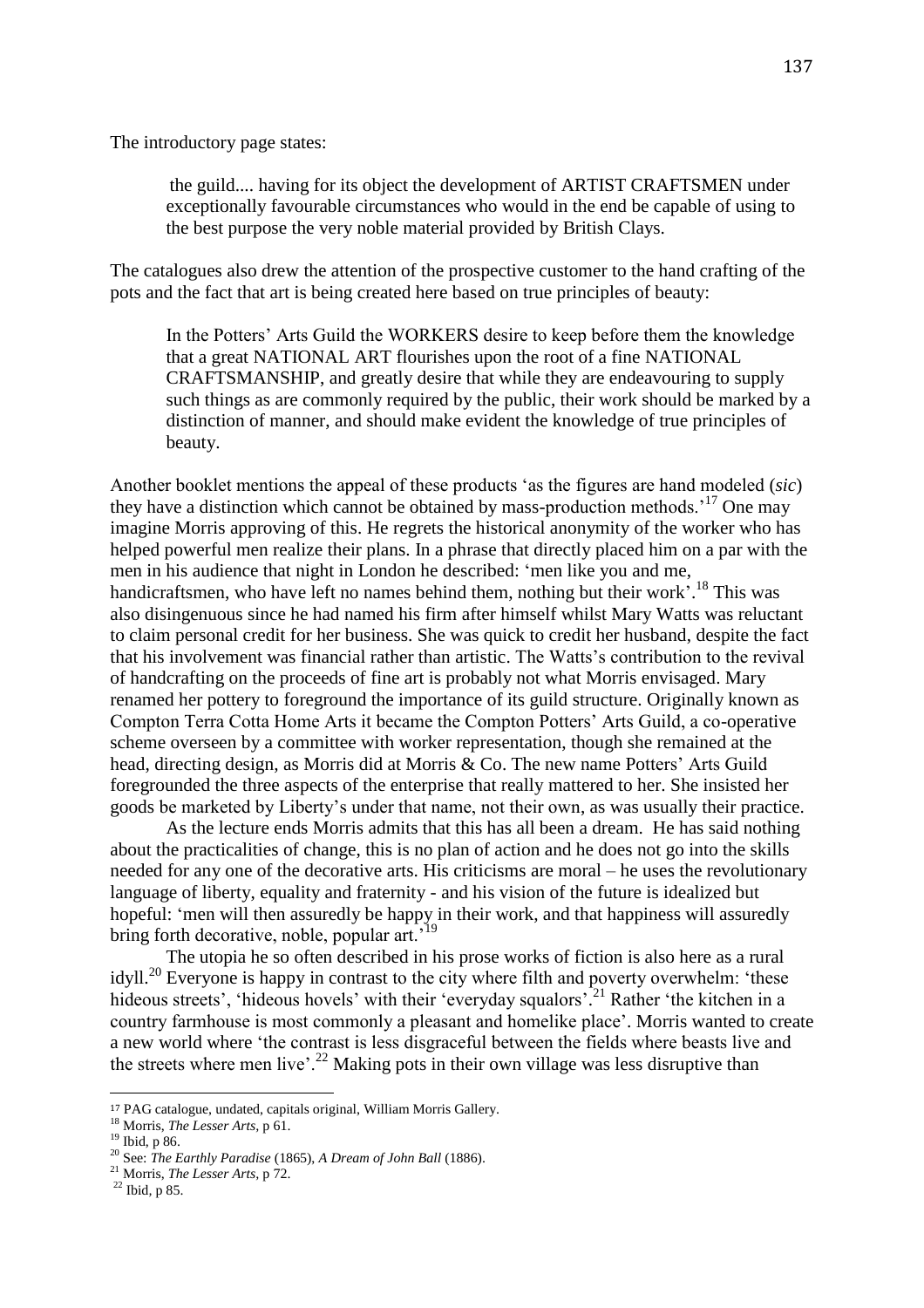leaving to seek work in the town for those young men engaged by the PAG. Both William Morris (at Kelmscott Manor and the Red House) and George and Mary Watts (at Limnerslease and Freshwater on the Isle of Wight) had built their own rural utopias, sanctuaries to enjoy away from their London lives and the sight of all that squalor. The garden theme, fundamental to the success of the Compton products, was the enduring, dominant design story behind Morris & Co's house style.

After the lecture Morris commented 'it went off very well and I was not at all nervous but made myself well heard'.<sup>23</sup> The reaction of the audience to the lecture is not otherwise recorded, though Philip Webb, Morris's colleague and friend, was moved to tears.<sup>24</sup> The pot is an example of what Morris wanted artisans to make. It was handcrafted, useful, made by a rural workforce living as a community and subordinating profit to the production of high quality decorative art. Mary Watts's largely anonymous role in inspiring the Compton pottery contrasts with the enduring familiarity of Morris's name and what he achieved on a much larger scale. Whilst the rarity of surviving examples of PAG pots makes them costly antiques in the modern age, Morris's designs are still widely available for traditional home furnishings as well as in applications such as mouse mats. His talent for presenting an idealized view of society as a utopian dream resulted in his writings having a political legacy which he could not have foreseen – in the twentieth century they were adapted as fairy tales for inclusion in educative children's literature in Communist countries, Morris was called one of the first Communists and the origins of Socialism traced to Victorian industrialisation.<sup>25</sup>

## **Bibliography**

### **Primary Sources**

- Croal Thompson, D, 'The New Watts Gallery at Compton', in *Art Journal*, Nov 1906. pp 321-324.
- Erskine, Mrs Steuart, 'Mrs G F Watts' Terracotta Industry', in *The English Illustrated Magazine,* 224, May 1902. pp 152-158.
- Morris, W, *Useful Work versus Useless Toil,* London: Penguin, 2008.
- Stead, W T, 'Character Sketch, Watts G F' in *The Review of reviews*, June 1902. 25, 150 pp 566-579.

#### **Secondary Sources**

 $\overline{\phantom{a}}$ 

- Bills, M, *An Artists' Village,* London: Philip Wilson Ltd, 2011.
- Bilston, S, 'Queens of the Garden: Victorian Women Gardeners and the Rise of the Gardening Advice Text', in *Victorian Literature and Culture* 2008, 36, pp 1-19.

<sup>&</sup>lt;sup>23</sup> <http://www.marxists.org/archive/morris/works/1884/useful.htm>

<sup>24</sup> Fiona MacCarthy, *William Morris,* (London: Faber and Faber, 1994), p 383.

<sup>25</sup> *Ein Buch vom Kommunismus für junge Leute* by Hans Bentzien (Berlin DDR, 1976) is a typical example.